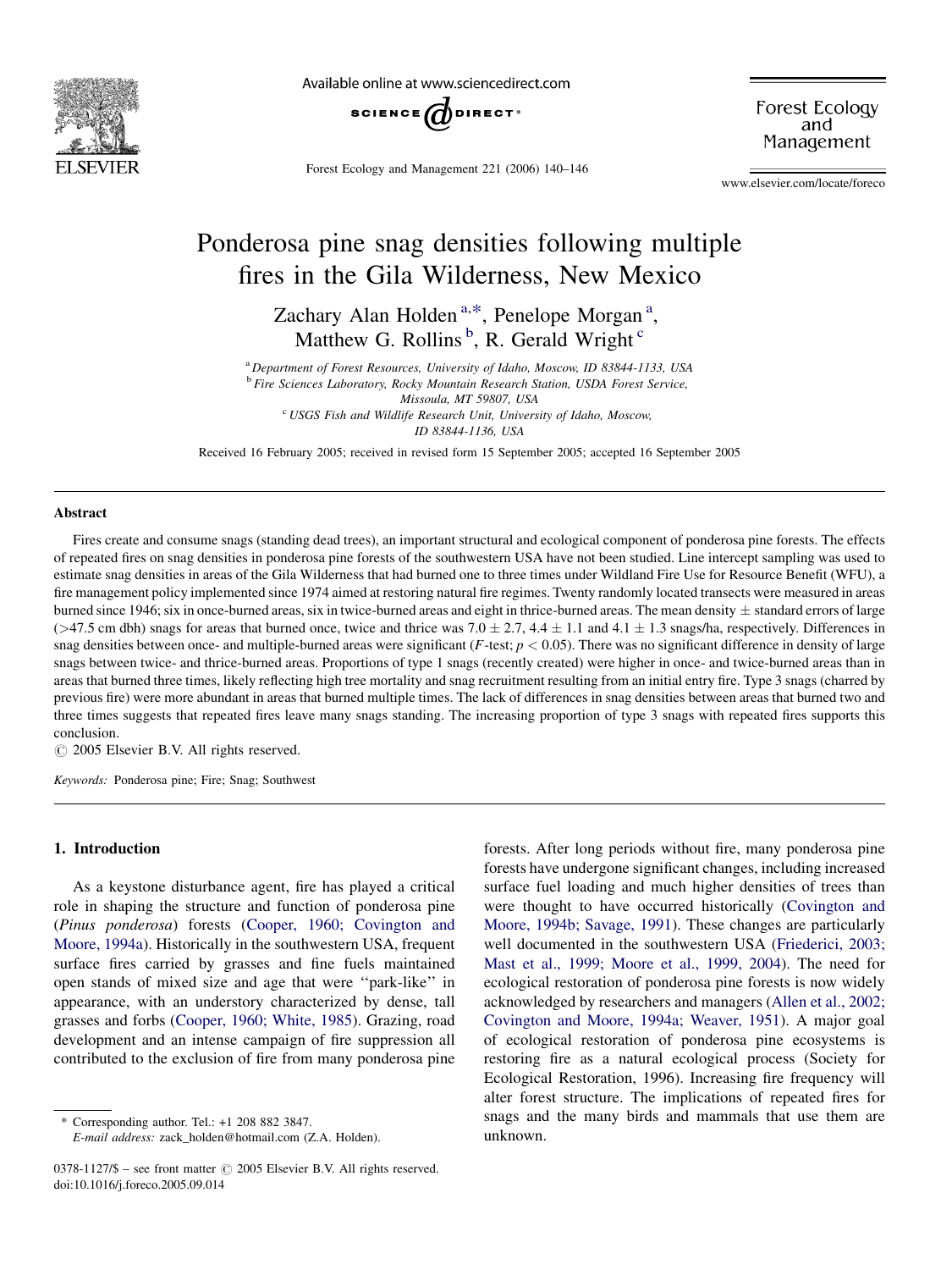<span id="page-1-0"></span>In 1974, The Gila National Forest, NM formally implemented one of the first Wildland Fire Use for Resource Benefit (WFU) programs in the nation. Wildland Fire Use fires are those naturally ignited fires which are managed to continue burning to accomplish resource benefits as long as no critical resources are threatened, adequate personnel and resources are available for suppression and an approved fire management plan is in place ([USFS, 1996](#page-6-0)). The goal of the WFU program is to restore natural fire regimes, and ultimately to allow fires to burn with a minimum of human intervention. More than 7000 ha in the Gila–Aldo Leopold Wilderness Complex have now burned three or more times since 1974, 82% of those areas in ponderosa pine and Douglas-fir (Pseudotsuga menzesii) potential vegetation types ([Rollins, 2000](#page-6-0)) (Fig. 1). The Gila Wilderness has been touted as a model for restoration of natural fire regimes to forested ecosystems [\(Boucher et al., 2000](#page-5-0)). WFU is destined to become the new paradigm in fire management, especially in remote areas ([Government Accounting Office, 2002](#page-5-0)). However, such broadscale fire management decisions will significantly impact wildlife and other resources, and the potential impacts of ponderosa pine restoration treatments are still being debated ([Block et al., 2001; Boucher et al., 2000; Tiedemann et al., 2000\)](#page-5-0).

#### 1.1. Snag management

Fire kills trees, creating new snags and removing existing snags. However, the effects of repeated fires on snag densities have never been measured. [Balda \(1975\)](#page-5-0) established 4.2 snags/ ha as the minimum snag density required to sustain cavitynesting bird species in southwestern ponderosa pine forests. This number has since been adopted by many land management agencies in guidelines for management of snags [\(U.S.](#page-6-0) [Department of Agriculture, 1996](#page-6-0)). Historical snag densities in ponderosa pine forests are very low (0.1 snags/ha) and [Ganey's](#page-5-0) [\(1999\)](#page-5-0) work in the southwestern USA suggests that [Balda's](#page-5-0) [\(1975\)](#page-5-0) guidelines may be unrealistically high. [Boucher et al.](#page-5-0) [\(2000\)](#page-5-0) suggested that current snag densities in ponderosa pine forests in the southwestern USA may be artificially high due to fire exclusion. A fire that follows a long fire-free period may burn intensely, killing many trees through crown damage. Where crowning does not occur, accumulated litter and duff laters can smolder and kill cambial tissue and fine roots, creating snags even where fire intensity was modest [\(Sackett et al., 1996\)](#page-6-0). However, snag densities are likely to decrease with repeated fires. Prescribed burning in ponderosa pine forests in Arizona



Fig. 1. Study area fire atlas with transect locations (white lines) and fire years in the Gila–Aldo Leopold Wilderness Complex, New Mexico.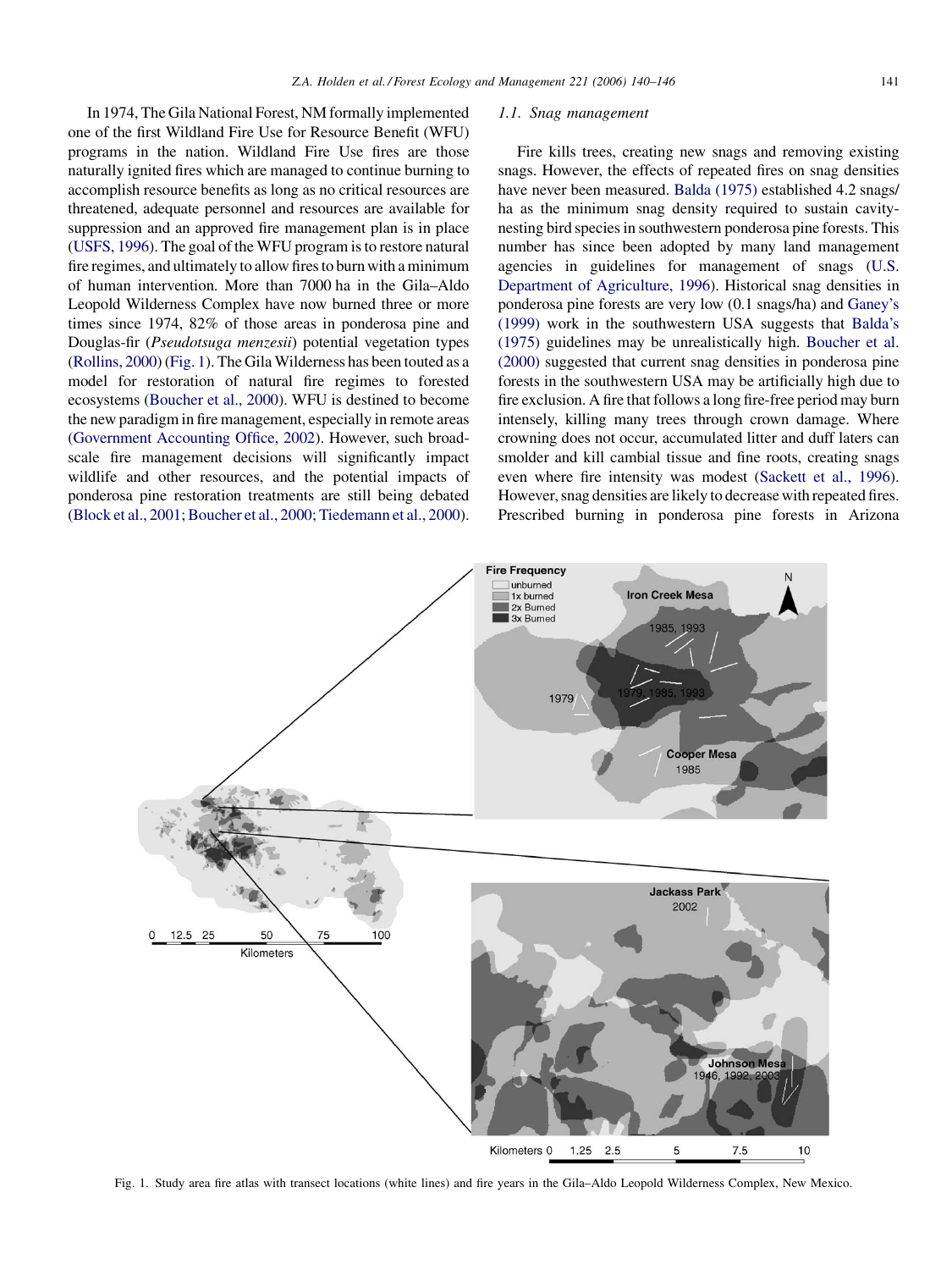decreased snag densities [\(Gordon, 1996; Horton et al., 1988\)](#page-5-0). Several researchers have observed that continuous understory vegetation and grasses grow near the base of snags and large trees (Boucher et al., 2000; Fulé and Covington, 1995). Understory vegetation and fine fuels may carry fire to the base of snags, which then burn and fall to the ground. According to this model, repeated fires would lead to low snag densities.

The objective of our study was to compare snag densities in ponderosa pine forests of the Gila Wilderness that had burned one to three times since 1946 (the first recorded fire in our study area). We were unable to locate unburned areas large enough to permit snag density sampling and to serve as controls for this natural experiment. We defined snags as all dead ponderosa pine and Douglas-fir trees greater than 47.5 cm dbh and 5 m tall. Other studies have measured snags of all size classes. We measured only large-diameter snags because of their longer retention time and preferred use by cavity-nesting bird species ([Bull, 1983; Bull et al., 1997](#page-5-0)). Based on previous research that measured the removal of snags by prescribed fire ([Horton et al.,](#page-5-0) [1988\)](#page-5-0), and observations by fire managers that snags frequently burn and fall during fire events, we hypothesized that snag densities would be significantly higher in areas that had burned only once and would continue to decrease with repeated fires.

## 2. Methods

# 2.1. Study area

#### 2.1.1. Gila Wilderness

The 230,800 ha Gila Wilderness lies 70 km north of Silver City, in west central New Mexico. Together with the Aldo Leopold Wilderness Area, it forms the Gila–Aldo Leopold Wilderness Complex (GALWC) [\(Fig. 1](#page-1-0)). Encompassing the Gila River and its headwaters, the Mogollon Mountains and the Black range, elevations in the Gila range from 1300 to 3300 m. Volcanic events in the late Cretaceous period formed the parent material of the Gila Wilderness. Annual precipitation varies from 250 to 760 mm at higher elevations, falling as snow in the winter and as rain in the early-summer monsoon storms characteristic of the region. Thunderstorms are common in the summer months, resulting from rapid lifting of moist air from the Gulf of Mexico. These storms are localized, and often produce lightning, leading to favorable fire conditions. Our sample transects were located in the northern part of the Gila Wilderness which is characterized by broad, relatively flat mesa tops dominated by extensive ponderosa pine stands. Historically, low-severity (low tree mortality) surface fires were frequent in this area (3–10 years MFI) ([Swetnam, 1983](#page-6-0)). With grazing and fire suppression, fires were less frequent during the 20th century, although large fires did occur (e.g. in 1946 and 1951) ([Rollins et al., 2001](#page-6-0)).

## 3. Field sampling and analysis

Snag densities in the Gila Wilderness were estimated in May–August of 2004 using line transect sampling methods ([Anderson et al., 1979](#page-5-0)). We measured the diameter at breast height (dbh) and perpendicular distance to all ponderosa pine and Douglas-fir snags 47.5 cm dbh or greater along each transect. Twenty snag transects were randomly located on mesa tops in the locations described below across approximately 60,000 ha of the northern part of the Gila Wilderness [\(Fig. 1\)](#page-1-0). Transects were located in areas dominated by ponderosa pine, although Douglas-fir trees occur on more mesic aspects and occurred infrequently in all sample transects. Six transects were located in areas that had burned once, six in areas that had burned twice and eight in areas that burned three times according to fire atlas records. Sampling was stratified using historical fire perimeter records compiled in a digitized fire atlas [\(Rollins et al., 2001\)](#page-6-0). We attempted to locate transects across the study area on geographically isolated mesa tops with unique fire histories ([Fig. 1\)](#page-1-0) in order to avoid pseudoreplication [\(Hurlbert, 1984\)](#page-5-0). Once-burned areas included Iron Creek Mesa (1979); Cooper Mesa (1993) and Jackass Park (2002). Twiceburned areas were located only on Iron Creek Mesa (1985 and 1993). Thrice-burned areas were located on Iron Creek Mesa (1979, 1985 and 1993) and Johnson Mesa (1946, 1992 and 2003). Because transects in areas that burned twice all occurred within the perimeters of the same two fires, they are technically unreplicated. However, the 1985 and 1993 fires were large (18,000 and 22,000 acres, respectively) and both burned for more than a month. Transects were dispersed across overlapping areas of the two fire perimeters in an effort to encompass variability in fire intensity and behavior during the life of the fires. Detailed pre-fire information is lacking for all areas sampled, and observations of fire behavior are general and not site specific to transect locations. Fire conditions were likely highly variable because these fires burned for many days and nights. We assumed that causes of tree mortality (e.g. lightning strikes and bark beetles) also varied in non-systematic ways across the transects. We believe this assumption is appropriate, given the interspersion of transects and treatments across the study area and the size of sampled areas relative to the fine-scale variation in forest structure.

Transect start points and azimuths were selected randomly within each fire frequency strata. A minimum of 40 snags were measured along each transect and the number of observations collected along each transect varied from 41 to 79. Transect lengths varied from 500 to 1800 m. We discontinued sampling along an individual transect if it approached an area with a different fire frequency, or if the transect reached the edge of a mesa. Snags were grouped into three categories, following methods described by [Boucher et al. \(2000\)](#page-5-0). Type 1 snags appeared to have been dead for less than 6 year and retained needles and/or small branches. Type 2 snags had probably been dead for more than 6 years and had lost all twigs and small branches. Type 3 snags were charred snags that had clearly experienced a recent fire (extensive visible char around circumference of the bole) but remained standing. All type 3 snags appeared to have been dead for at least 6 years.

Snag densities were estimated using the program DIS-TANCE [\(Laake et al., 1996\)](#page-5-0). Uniform, half normal and hazard rate models for detection distances of each transect were compared. Best fitting models of snag detection were selected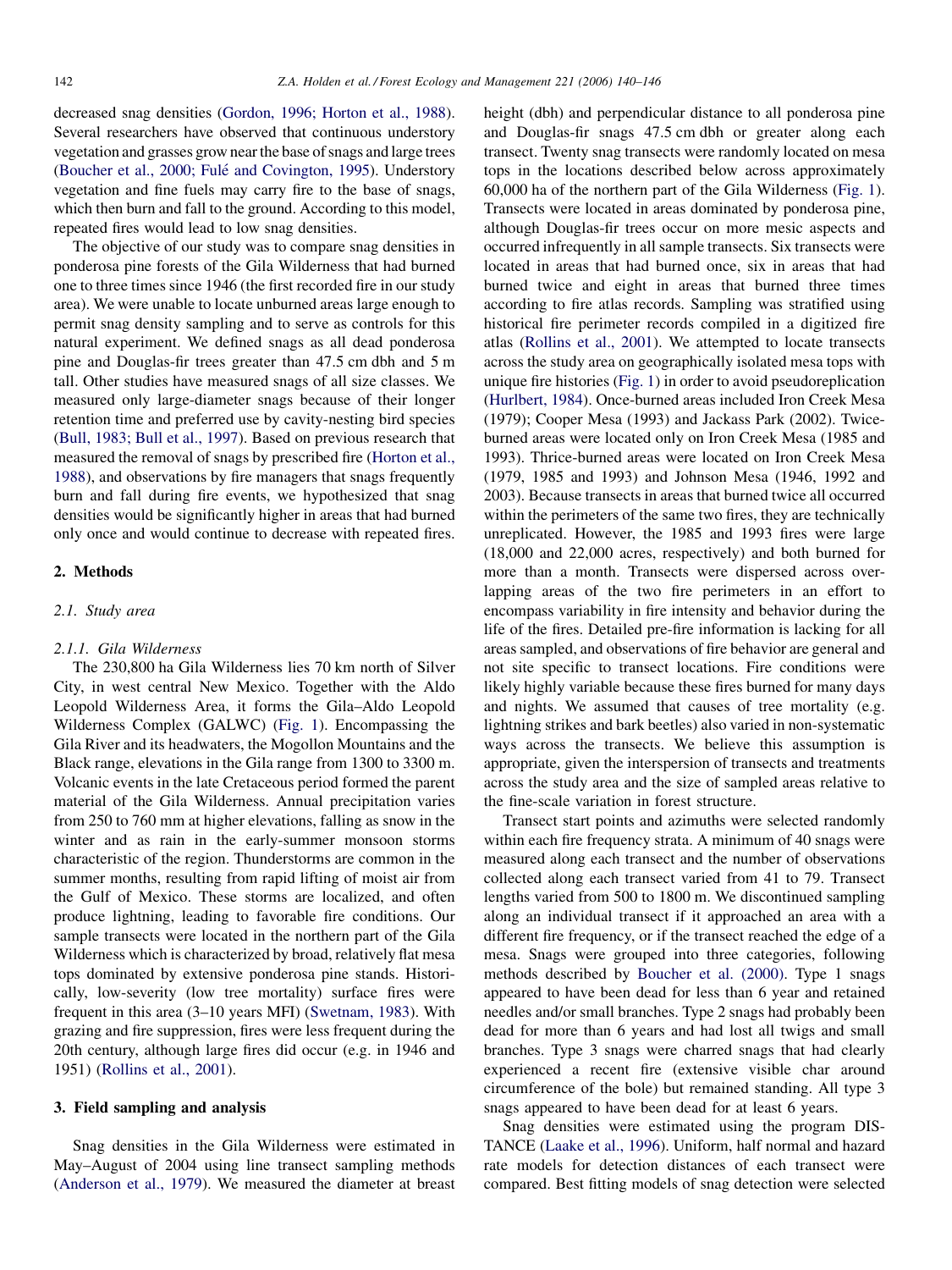by comparing Akiake Information Criterion (AIC) values between the different models. Statistical differences in snag densities between areas with different fire frequencies were assessed for normality and compared using analysis of variance procedures in the program R, an open source statistical environment (R Development Core [Team, 2003](#page-6-0)).

Fire atlases are valuable records of landscape fire frequency ([Rollins et al., 2001\)](#page-6-0) but are prone to inaccuracy because they often exclude small fires and include unburned areas within the fire perimeter ([Morgan et al., 2001](#page-6-0)). This may have affected the accuracy of our sampling and contributed to variation in our results. In the Iron Creek Mesa area of the Gila Wilderness, sample transects were sometimes located near the boundary of two intersecting fire perimeters. To evaluate our the accuracy of fire atlas perimeters with which we stratified our sampling, we used Landsat Thematic Mapper (TM) images to map burned area perimeters of two fires sampled in the Gila Wilderness ([Holden, 2005; Holden et al., 2005\)](#page-5-0). Correspondence between the atlas-derived and imagery-derived fire perimeters was high, especially at the eastern and western edges that defined critical boundaries between fire treatments (one to three times burned areas), generally confirming our sampling stratification for overlapping areas of the 1985 and 1993 fire perimeters (Fig. 2). Because Landsat TM data was unavailable for early fires, we were unable to confirm the fire frequencies for sample transect locations for the older fire perimeters (1946 and 1979) within which we sampled.

#### 4. Results

Mean snag densities in areas that burned one to three times were  $7.0 \pm 2.7$ ,  $4.4 \pm 1.6$  and  $4.1 \pm 1.7$  snags/ha, respectively (Tables 1 and 2). Snag densities were significantly lower in areas that had experienced two or three fires since 1946 compared to areas that burned only once in that time [\(Table 2](#page-4-0))



Fig. 2. Correspondence between fire perimeters derived from satellite imagery (clear outline) and fire atlas perimeters (gray) for two fires sampled on Iron Creek Mesa.

 $(p < 0.05)$ . Snag densities did not differ significantly between areas that burned two and three times. Areas burned multiple times had significantly higher proportions of type 3 snags than areas burned only once ( $p < 0.001$ ). Type 3 snags (standing snags charred by a previous fire) were two to four times more abundant in twice and thrice-burned areas than areas that burned only once. Differences in the number of type 2 snags between fire treatments were small but statistically significant  $(p < 0.01)$ . Type 1 snags occurred more frequently in once- and twice-burned areas than in areas that burned three times  $(p < 0.001)$ .

Table 1

Locations and estimates of snag density with 95% confidence interval for sample transects within the Gila Wilderness study area

| Transect | Location        | Density (snag/ha) | 95% CI       | Fire year        | Fire frequency    |
|----------|-----------------|-------------------|--------------|------------------|-------------------|
| 1        | Iron Creek Mesa | 8.8               | $6.1 - 12.7$ | 1979             | $1 \times$ Burned |
|          | Cooper Mesa     | 4.5               | $3.3 - 6.5$  | 1985             | $1 \times$ Burned |
| 3        | Cooper Mesa     | 7.9               | $5.4 - 11.5$ | 1985             | $1 \times$ Burned |
| 4        | Jackass Park    | 6.0               | $4.2 - 8.6$  | 2002             | $1 \times$ Burned |
| 5        | Iron Creek Mesa | 6.2               | $4.3 - 8.9$  | 1979             | $1 \times$ Burned |
| 6        | Iron Creek Mesa | 8.3               | $5.1 - 10.5$ | 1979             | $1 \times$ Burned |
|          | Iron Creek Mesa | 4.4               | $3.0 - 6.4$  | 1985, 1993       | $2\times$ Burned  |
| 8        | Iron Creek Mesa | 4.8               | $3.5 - 6.8$  | 1985, 1993       | $2\times$ Burned  |
| 9        | Iron Creek Mesa | 2.9               | $1.9 - 4.2$  | 1985, 1993       | $2\times$ Burned  |
| 10       | Iron Creek Mesa | 5.3               | $3.7 - 7.6$  | 1985, 1993       | $2\times$ Burned  |
| 11       | Iron Creek Mesa | 4.7               | $3.4 - 6.6$  | 1985, 1993       | $2 \times$ Burned |
| 12       | Iron Creek Mesa | 4.3               | $3.0 - 6.0$  | 1985, 1993       | $2\times$ Burned  |
| 13       | Iron Creek Mesa | 7.3               | $4.7 - 11.2$ | 1979, 1985, 1993 | $3\times$ Burned  |
| 14       | Iron Creek Mesa | 4.8               | $3.4 - 6.8$  | 1979, 1985, 1993 | $3\times$ Burned  |
| 15       | Iron Creek Mesa | 4.4               | $3.0 - 6.4$  | 1979, 1985, 1993 | $3\times$ Burned  |
| 16       | Iron Creek Mesa | 3.8               | $2.8 - 5.1$  | 1979, 1985, 1993 | $3\times$ Burned  |
| 17       | Iron Creek Mesa | 4.2               | $2.9 - 6.1$  | 1979, 1985, 1993 | $3\times$ Burned  |
| 18       | Johnson Mesa    | 3.6               | $2.2 - 3.9$  | 1946, 1992, 2003 | $3\times$ Burned  |
| 19       | Johnson Mesa    | 2.9               | $2.0 - 6.6$  | 1946, 1992, 2003 | $3\times$ Burned  |
| 20       | Johnson Mesa    | 1.9               | $1.2 - 2.7$  | 1946, 1992, 2003 | $3\times$ Burned  |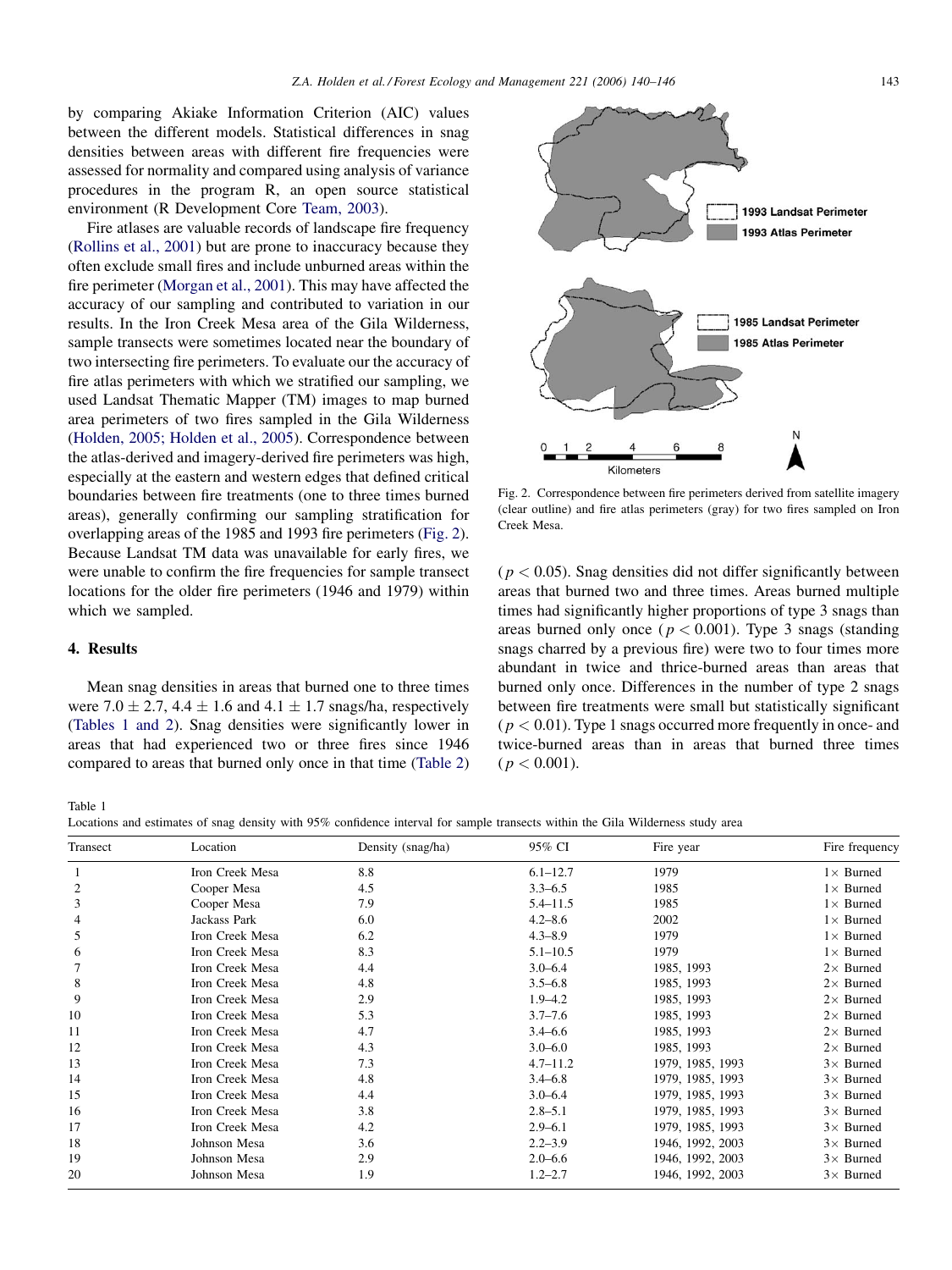<span id="page-4-0"></span>Table 2 Mean snag densities (snags/ha) with 95% confidence intervals and proportion of each snag type for transects burned one, two or three times

| Fire occurrence     | $1 \times$ Burn | $2\times$ Burn | $3\times$ Burn   |
|---------------------|-----------------|----------------|------------------|
| Mean                | 7.0 a           | 4.4 h          | 4.1 <sub>b</sub> |
| 95% CI              | $4.25 - 9.65$   | $2.8 - 5.0$    | $3.1 - 5.9$      |
| Type 3 snags $(\%)$ |                 |                | 18               |
| Type 2 snags $(\%)$ | 78              | 72.            | 76               |
| Type 1 snags $(\%)$ | 19              | 19             |                  |

Different letters (a and b) next to means indicate significant differences at  $\alpha = 0.05$  (*F*-test).

## 5. Discussion

As expected, snag densities in areas that burned multiple times were significantly lower than in areas that burned only once. An initial fire after long periods of fire exclusion is likely to cause high tree mortality and hence snag recruitment if there is an excessive accumulation of fuel, including litter and duff that burns around the tree's base. Severe fires can kill fine tree roots near the surface of the soil ([Swezy and Agee, 1991\)](#page-6-0), alter microbial and mycorrhizal dynamics at the soil surface ([Grogan](#page-5-0) [et al., 2000](#page-5-0)), and cause cambial heating sufficient to kill trees directly [\(Harrington, 1996; Ryan, 1988; Sackett et al., 1996\)](#page-5-0). With surface fuel loading reduced after the first fire, a second fire should kill fewer trees, but could fell many of the snags created by the first fire if enough wood at the snag's base is consumed, or if some of the snags are rotten at the base. Subsequent fires could continue to fell remaining snags without killing many additional large live trees.

We were surprised by the lack of differences in snag densities between areas that burned two and three times. We expected snag density reduction to continue with repeated fires. Several scenarios could explain the lack of apparent differences between areas that burned two and three times. One possibility is that with multiple fires, fire-caused snag recruitment and snag reduction reach equilibrium, such that new snags created by a fire are roughly equal to the number of snags felled. Alternatively, repeated fires might contribute to snag resilience to future fires, by removing or altering the quality and or quantity of debris around the snags' base. The condition of the wood at a snag's base will influence the probability of the snag being felled by the fire (Harrington, personal communication). Snags that develop rotten bases are likely to fall from any contact with flame or embers, while snags with a solid base will be more resilient to fire. The snags that remain standing after two fires might be less susceptible to felling by a subsequent fire.

However, we did not record specific information about the condition of individual snags, or their condition prior to and following each fire. Therefore, we cannot be certain that each snag was recruited as a result of fire, or that our assignment of snag type was correct, and we can only speculate as to the reason for lack of differences in snag densities between twiceand thrice-burned areas.

Snag quality as well as quantity determines whether snags are used by cavity-dependent bird species ([Bull et al., 1997\)](#page-5-0). Causes of tree mortality may influence suitability of snags for

use by wildlife [\(Shea et al., 2002\)](#page-6-0). We did not carefully evaluate the condition of individual snags (e.g. decay characteristics, presence of insects or cavity-dependent bird species). However, large types 1 and 2 snags are likely to provide the conditions (e.g. wood density, level of decay) preferred by cavity-nesting species [\(Bull et al., 1997; Farris et al., 2002\)](#page-5-0). Relative decay rates of types 2 and 3 snags are unknown. It is possible that once charred, decay rates of type 3 snags will decrease, increasing their longevity. However, charring could result in significant hardening of a snag, making it less suitable for use by bird species. Previous studies indicate that cavity-nesting birds prefer snags with some degree of decay as nesting or feeding sites ([Harris, 1983](#page-5-0)). [Wakkinen \(1992\)](#page-6-0) also found that snags with a relatively large number of intact limbs, indicating a recent death, received significantly more use by cavity-nesting birds than trees with reduced numbers of limbs (i.e., snags that have been dead longer). Several studies support the idea that newer snags or partially dead snags (as opposed to 100% dead) are the most important foraging substrates. Cunningham et al. (1980) noted that birds that used snags as a feeding substrate frequently selected those which were recently dead (1–5 years) and had a high percentage of bark cover. They suggested that this is the result of invasion by insect larvae following tree death. Insect larvae peak in numbers at about 2 years after tree death and decline thereafter.

Because we only sampled snags  $>47.5$  cm dbh, we cannot directly compare these results with those from other studies. However, [Boucher et al. \(2000\)](#page-5-0) reported snag densities (>30 cm) ranging from 1.7 to more than 80 snags/ha in areas that varied widely in past management and fire histories. [Horton et al. \(1988\)](#page-5-0) reported pre-fire snag densities of 12.9 snags/ha (all size classes) in ponderosa pine forests of Arizona in which fire had been absent for many decades. [Ganey](#page-5-0) [\(1999\)](#page-5-0) reported snag densities ranging from 0 to 45 snags/ha (all size classes) in ponderosa pine forests across six National Forests in Arizona. These studies highlight the broad range of stand conditions and stand densities that exist in the southwestern USA.

#### 6. Implications for snag management

Results from our study suggest that many large ponderosa pine snags in the Gila Wilderness are retained on the landscape, even after exposure to repeated fires. Snag densities remained within the range recommended by [Balda \(1975\)](#page-5-0) even after experiencing two or three wildland fires. To our knowledge, this is the first study to quantify the effects of broad-scale, repeated fire treatments on snag densities. These results have important implications for ecological restoration and management of fire in ponderosa pine forests in the southwestern USA and elsewhere. A major challenge to restoring natural fire regimes will be to alter stand structure characteristics and surface fuel loads sufficiently to promote surface fires while minimizing severe stand-replacing events. Repeated fires will be needed to achieve and maintain ecological restoration or fuel management objectives. The abundance of large snags following repeated fires in this unlogged wilderness area without any prior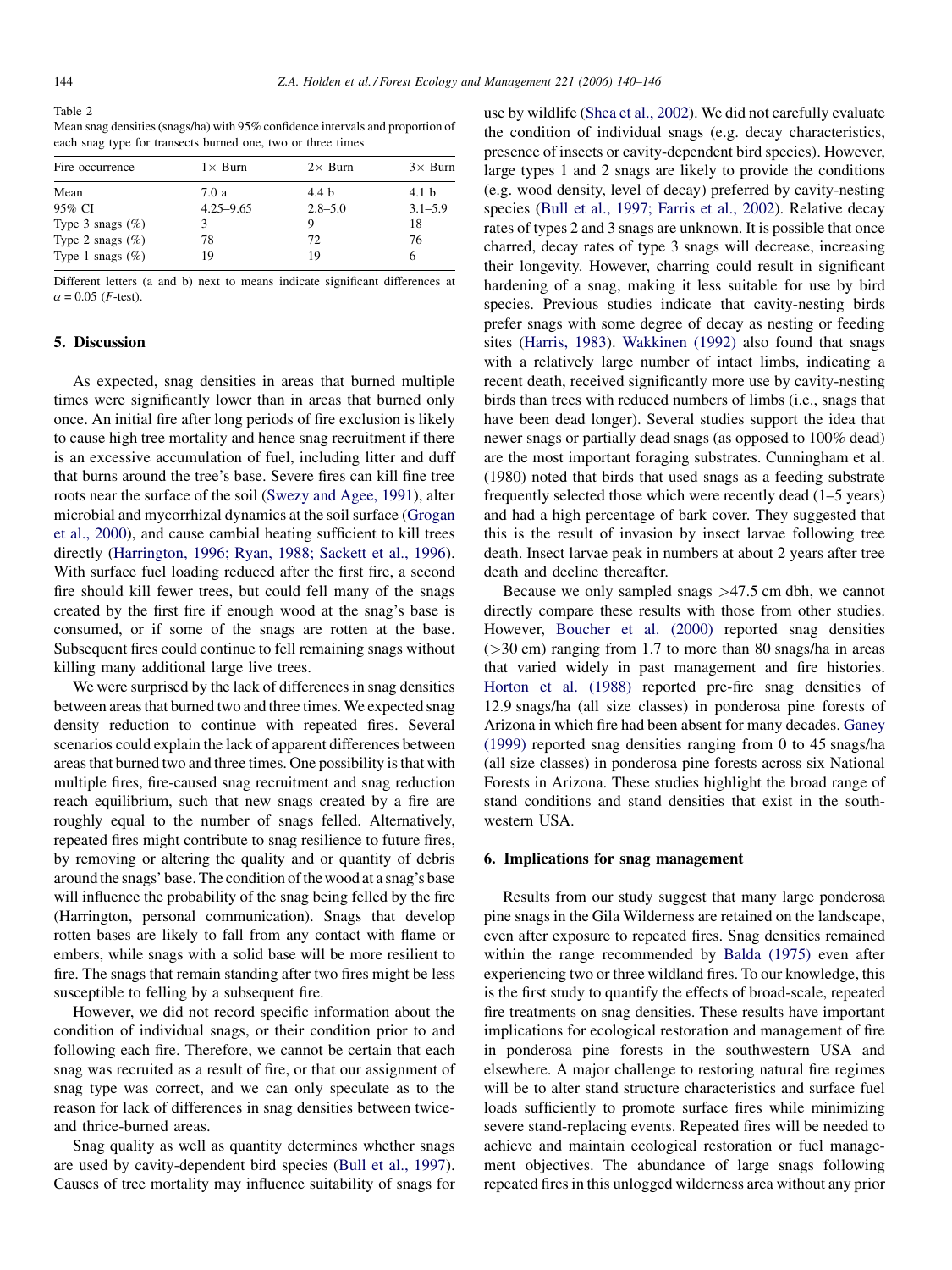<span id="page-5-0"></span>mechanical treatments (e.g. thinning or removal of litter and duff from the base of snags) suggests that restoration treatments that include fire can be applied while still retaining snags. Our results also support previous research suggesting fire-caused mortality of large trees may be high after a long fire-free interval. This initial pulse of snag recruitment is a likely cause of the relatively high snag densities following repeated fires. Retention of large diameter trees is also a major concern in implementing restoration treatments in ponderosa pine forests. Retention of snags may be lower with repeated burning elsewhere, especially if there are fewer large trees to begin with because of logging or past disturbance. Given the importance of snags to wildlife, efforts to reduce net snag loss during repeated fires is prudent. Management for snag recruitment and retention will have to be balanced with the need for minimizing mortality of large trees.

#### 7. Conclusions

Snags and downed logs play an important ecological role in forest dynamics. Pervasive alterations of fire regimes across many forested regions of the USA have altered these dynamics. These changes are most pronounced in areas that experienced historically frequent surface fires, where relatively brief disruption of historical fire regimes can lead to significant departures in vegetation from historical conditions. Ponderosa pine forests are perhaps the best-known and most extensively studied examples of such areas. Fire is now frequently used as a management tool to manage fuels and to restore and maintain structural and ecological conditions in many areas. However, questions still remain about the effects of repeated fires on stand structure and snag densities. Our results suggest that repeated fire treatments leave many large-diameter snags standing. Both recruitment of new snags and retention of snags of a variety of stages of decay will be important to cavity-nesting birds. To the extent that restoration burning promotes growth and survival of large-diameter trees, such burning will promote a supply of large-diameter snags.

## References

- Allen, C.D., Savage, M., Falk, D.A., Suckling, K.F., Swetnam, T.W., Schulke, T., Stacey, P.B., Morgan, P., Hoffman, M., Klingel, J., 2002. Ecological restoration of Southwestern ponderosa pine ecosystems: a broad perspective. Ecol. Appl. 12, 1418–1433.
- Anderson, D.R., Laake, J.L., Crain, B.R., Burnham, K.P., 1979. Guidelines for line transect sampling of biological populations. J. Wildlife Manage. 43, 70–78.
- Balda, R.P., 1975. The relationship of secondary cavity nesters and snag densities in western coniferous forests. Forest Wildlife Habitat Technical Bulletin 1, U.S. Department of Agriculture, Forest Service, Southwestern Region, Albuquerque, NM.
- Block, W.M., Franklin, J.B., Ward, J.P., Ganey, J.L., White, G.C., 2001. Design and implementation of monitoring studies to evaluate the success of ecological restoration on wildlife. Restor. Ecol. 9, 293–303.
- Boucher, P.F., Block, W.M., Benavidez, G.V., Wiebe, L.E., 2000. Implementing the expanded prescribed fire program on the Gila National Forest, New Mexico: implications for snag management. In: Moser, K.W., Moser, C.F. (Eds.), Fire and Forest Ecology: Innovative Silviculture and Vegetation

Management, vol. 21. Tall Timbers Research Station, Tallahassee, FL, pp. 104–113.

- Bull, E., 1983. Longevity of snags and their use by woodpeckers. In: Snag Habitat Management Symposium, RM-GTR-99. USDA Forest Service, Pacific Northwest Forest and Range Experiment Station, Flagstaff, Arizona, pp. 64–67.
- Bull, E.L., Parks, C.G., Torgersen, T.R., 1997. Trees and Logs Important to Wildlife in the Interior Columbia River Basin. United States Department of Agriculture Forest Service General Technical Report, PNW-GTR-391, pp. 21–34.
- Cooper, C.F., 1960. Changes in vegetation, structure, and growth of southwestern pine forests since white settlement. Ecol. Monogr. 30, 129–164.
- Covington, W.W., Moore, M.M., 1994a. Postsettlement changes in natural fire regimes and forest structure: ecological restoration of old-growth ponderosa pine forests. In: Sampson, R.N., Adamn, D.L. (Eds.), Assessing Forest Ecosystem Health in the Inland West. The Hawthorn Press, pp. 153–181.
- Covington, W.W., Moore, M.M., 1994b. Southwestern ponderosa forest structure: changes since Euro-American settlement. J. Forestry 92, 39–47.
- Farris, K.L., Garton, E.O., Heglund, P.J., Zack, S., Shea, P.J., 2002. Woodpecker foraging and the successional decay of ponderosa pine. Proceedings of the Symposium on the Ecology and Management of Dead Wood in Western Forests, vol. PSW-GTR-181. In: Laudenslayer, W.F.J., Shea, P.J., Valentine, B.E., Weatherspoon, P.C., Lisle, T.E. (Eds.), USDA Forest Service General Technical Report, PSW-GTR-181, pp. 237–246.
- Friederici, P., 2003. Ecological Restoration of Southwestern Ponderosa Pine Forests. Island Press.
- Fulé, P.Z., Covington, W.W., 1995. Changes in fire regimes and forest structure of un-harvested Petran and Madrean pine forests. Biodiversity and Management of the Madrean Archipelago: The Sky Islands of the Southwestern United States and Northwestern Mexico. In: Debano, L.F., Ffolliet, P.F., Ortega-Rubio, A., Gottfried, G.J., Hamre, R.H., Edminster, C.B. (Eds.), USDA Forest Service General Technical Report. GTR-RM-264, pp. 408– 415.
- Ganey, J.L., 1999. Snag density and composition of snag populations on two National Forests in northern Arizona. Forest Ecol. Manage. 117, 169–178.
- GAO, 2002. Wildland Fire Management: improved planning will help agencies better identify fire fighting preparedness needs, vol. 2004. [http://www.gao.](http://www.gao.gov/new.items/d02158.pdf) [gov/new.items/d02158.pdf](http://www.gao.gov/new.items/d02158.pdf).
- Gordon, J.V., 1996. Effects of prescribed fire on snags and logs in northern Arizona ponderosa pine forests. M.S. Thesis. Northern Arizona University, Flagstaff.
- Grogan, P., Baar, J., Bruns, T.D., 2000. Below-ground ectomycorrhizal community structure in a recently burned bishop pine forest. J. Ecol. 88, 1051– 1062.
- Harrington, M.G., 1996. Fall rates of prescribed fire-killed ponderosa pine. USDA Forest Service Research Paper, INT-RP-489.
- Harris, R.D., 1983. Decay characteristics of pileated woodpecker nest trees. Symposium Proceedings, Snag Habitat Management, vol. RM-99. In: Davis, G.A., Ockenfels, R.A. (Eds.), USDA Forest Service Technical Report, pp. 125–126.
- Holden, Z.A., 2005. Thirty years of wildland fire use: effects of multiple fires on stand structure in two southwestern wilderness areas. M.S. University of Idaho, Moscow.
- Holden, Z.A., Smith, A.M.S., Morgan, P., Rollins, M., Gessler, P., 2005. Evaluation of novel thermally enhanced spectral indices for mapping fire perimeters and comparison of landsat-derived perimeters with fire atlas data. Int. J. Remote Sens. 26, 4801–4808.
- Horton, S.P., Mannan, R.W., 1988. Effects of prescribed fire on snags and cavity-nesting birds in southeastern Arizona pine forests. Wildlife Soc. Bull. 16, 37–44.
- Hurlbert, S.H., 1984. Pseudoreplication and the design of ecological field experiments. Ecol. Monogr. 54, 187–211.
- Laake, J.L., Buckland, S.T., Anderson, D.R., Burnham, K.P., 1996. DISTANCE User's Guide Version 2.2 Colorado Cooperative Fish Wildlife Research Unit, Colorado State University, Fort Collins.
- Mast, J.N., Fulé, P.Z., Moore, M.M., Covington, W.W., Waltz, A.E., 1999. Restoration of presettlement age structure of an Arizona ponderosa pine forest. Ecol. Appl. 9, 228–239.